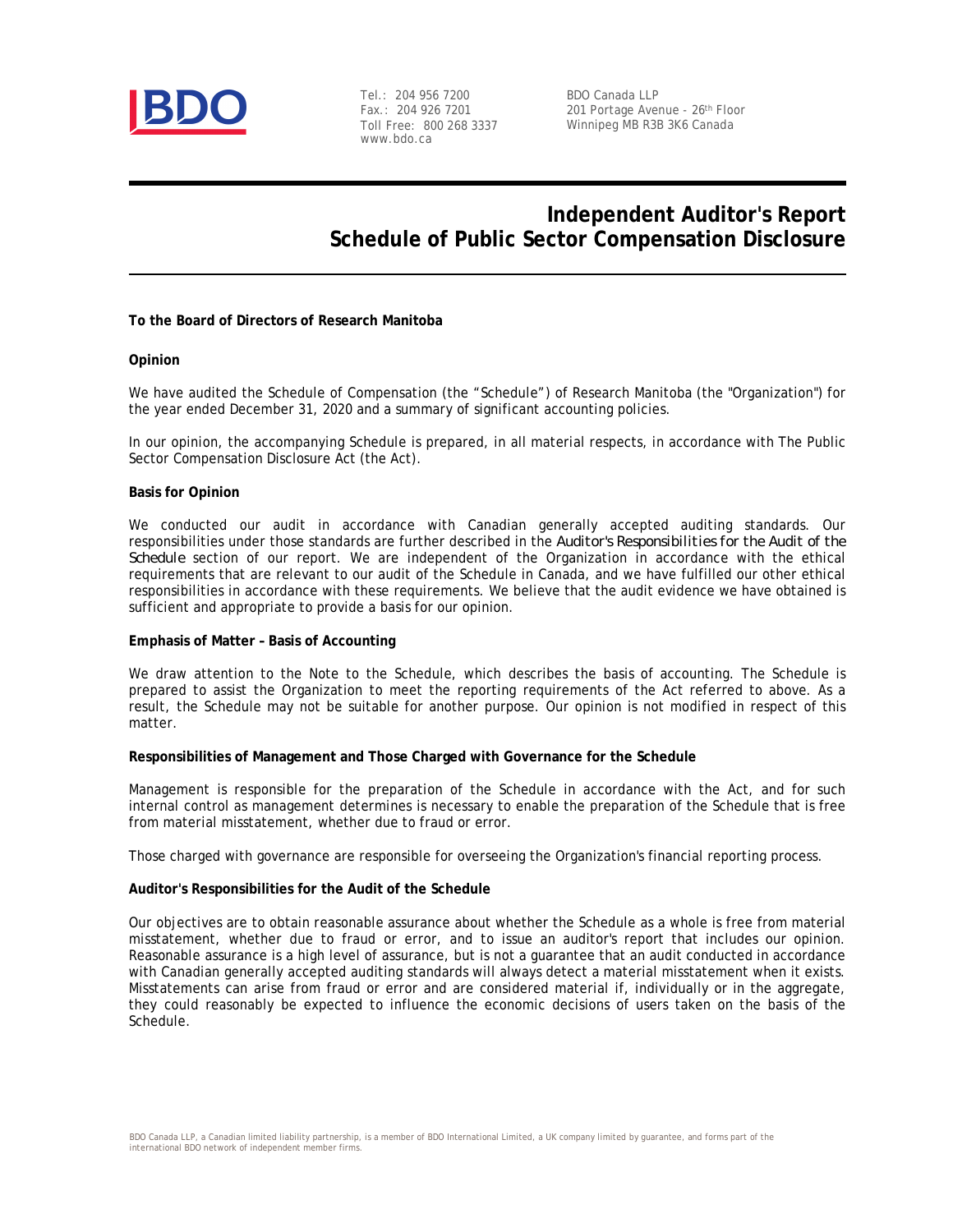

As part of an audit in accordance with Canadian generally accepted auditing standards, we exercise professional judgment and maintain professional skepticism throughout the audit. We also:

- Identify and assess the risks of material misstatement of the Schedule, whether due to fraud or error, design and perform audit procedures responsive to those risks, and obtain audit evidence that is sufficient and appropriate to provide a basis for our opinion. The risk of not detecting a material misstatement resulting from fraud is higher than for one resulting from error, as fraud may involve collusion, forgery, intentional omissions, misrepresentations, or the override of internal control.
- · Obtain an understanding of internal control relevant to the audit in order to design audit procedures that are appropriate in the circumstances, but not for the purpose of expressing an opinion on the effectiveness of the Organization's internal control.
- · Evaluate the appropriateness of accounting policies used and the reasonableness of accounting estimates, if any, and related disclosures made by management.

We communicate with those charged with governance regarding, among other matters, the planned scope and timing of the audit and significant audit findings, including any significant deficiencies in internal control that we identify during our audit.

BDO Canada LLP

Chartered Professional Accountants

Winnipeg, Manitoba June 2, 2021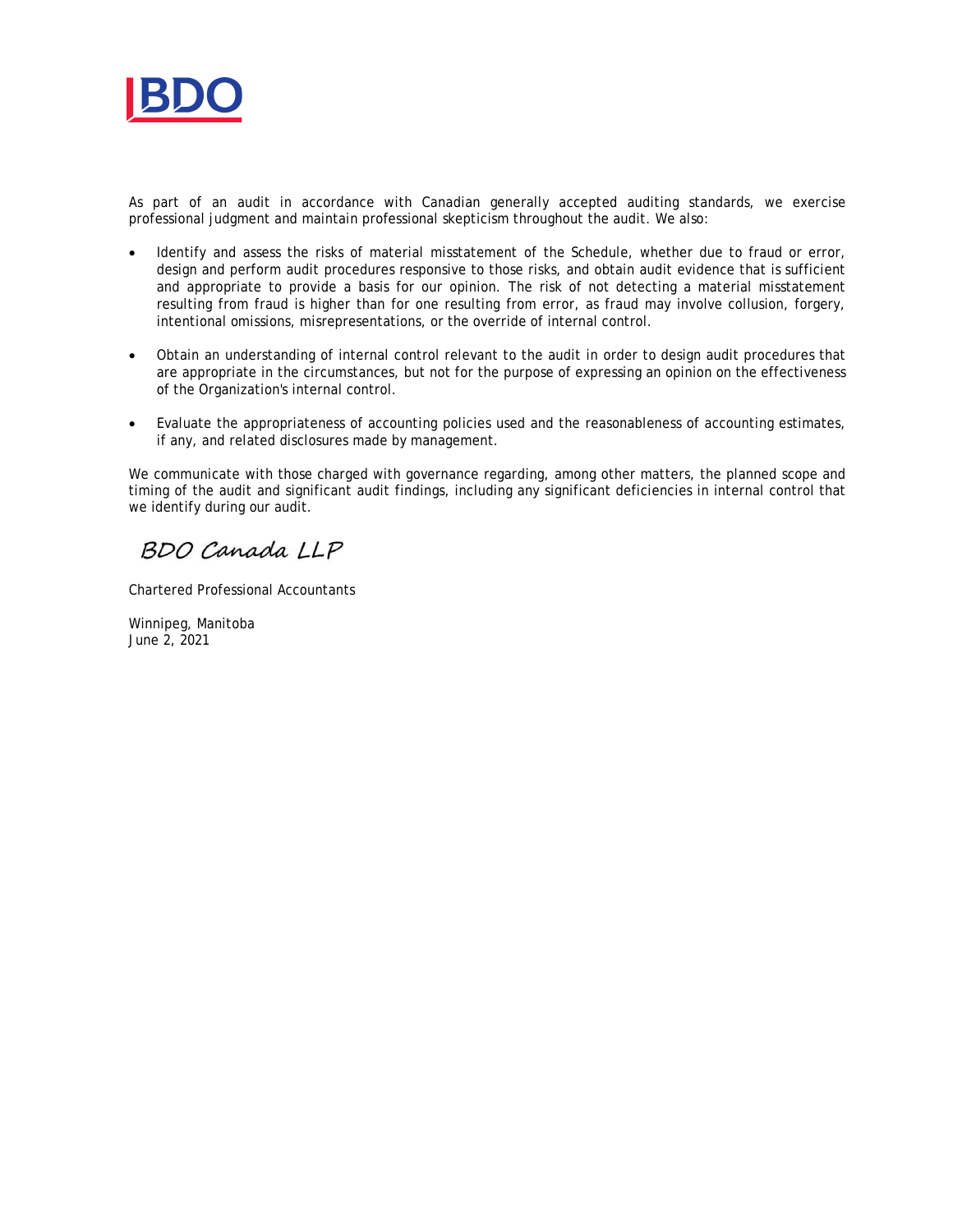# **RESEARCH MANITOBA Schedule of Public Sector Compensation Disclosure**

## **For the calendar year ended December 31, 2020**

Pursuant to the disclosure required by The Public Sector Compensation Disclosure Act, the following information is reported:

|    | a) Chairperson of the Board of Directors (over \$75,000) | Nil |
|----|----------------------------------------------------------|-----|
| b) | Aggregate compensation of all Board Members              | Nil |

## c) Compensation of Officers and Employees over \$75,000:

| Name              | Title                              | Amount       |
|-------------------|------------------------------------|--------------|
| Ainslie Arnason   | Manager, RITHIM                    | \$<br>92.131 |
| Christina Weise   | Former Chief Executive Officer     | 246,556      |
| Jennifer Cleary   | Manager, Programs                  | 95,888       |
| Judith Bahl       | Manager, Strategic Partnerships    | 101,999      |
| Kristen Hopper    | <b>Communications Officer</b>      | 75,432       |
| Necole Sommersell | Manager, Evaluation & Impact       | 95,782       |
| Nicole Barry      | Director, Finance & Administration | 108,012      |